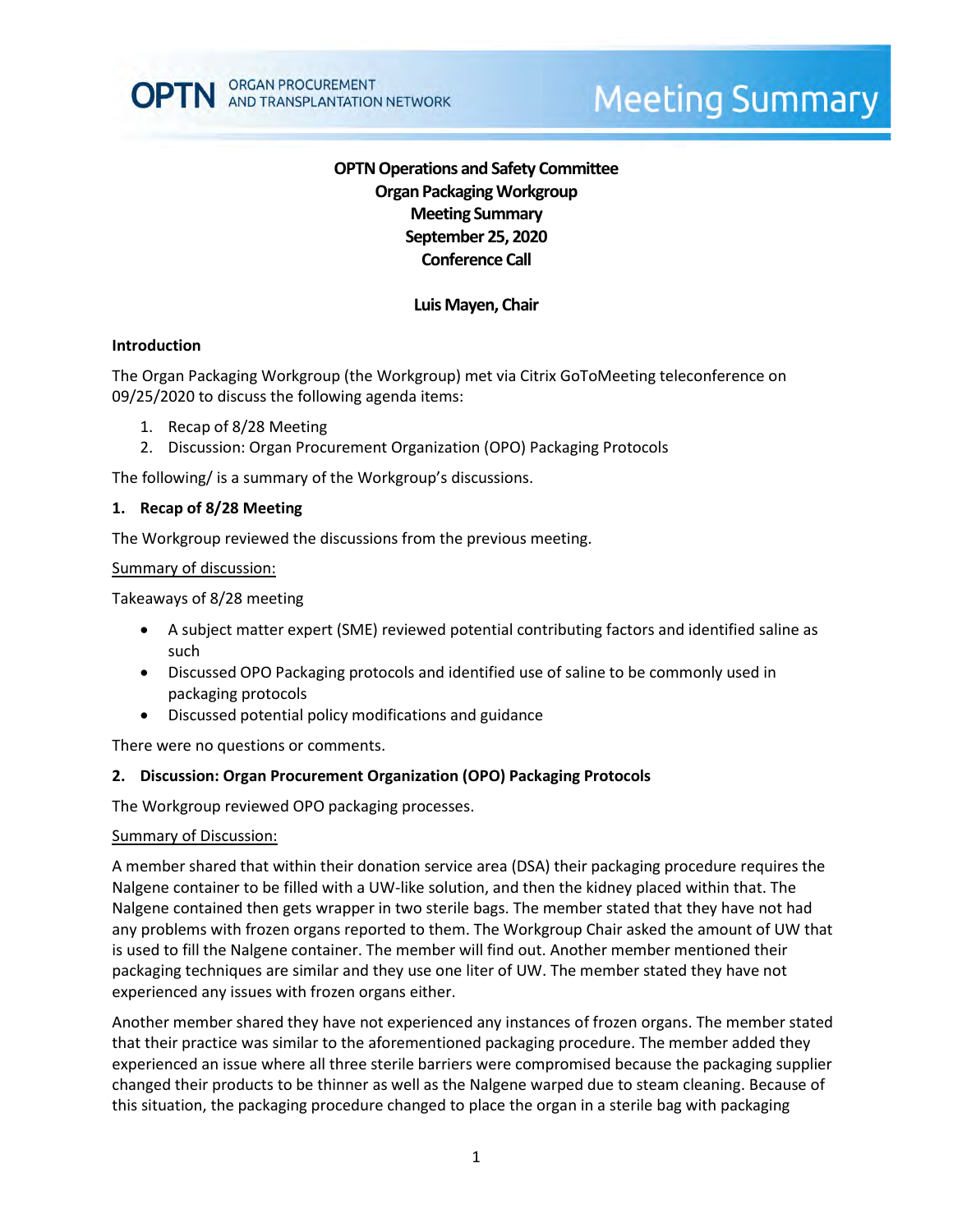solution, then place that into a sealed Nalgene container, which is then placed in an outer, third sterile bag. The member stated that this procedure change occurred as a way to protect the innermost sterile barrier which holds the organ. The Workgroup Chair asked if additional liquid was placed inside the Nalgene to fill any gaps. The member responded that they do not place anything additional between the bag with the organ and the inside of the Nalgene container. The member explained that it is difficult to ascertain if there is a leak from the inner most bag, if the Nalgene is also filled with liquid.

The Workgroup Chair shared that they also experienced warped Nalgenes. The Workgroup Chair stated that one time a warped Nalgene container leaked, which caused the organ to arrive with about half of the original packaging solution. This situation caused the packaging procedures to change to the organ placed into a sterile bag, which is then placed in a Nalgene container, then wrapped in an outer, third sterile bag. The Workgroup Chair explained that the space between the inner bag and the Nalgene container is filled with slush. The Workgroup Chair added that they have seen at least three frozen kidneys.

Another member explained their organization uses four layers. The kidney is placed into its own bag with about 500 ccs of UW. The bag with the organ is placed into a bag filled with slush and about 200 cubic centimeters (ccs) of saline. This is placed into the Nalgene, which is then wrapped in an outer, fourth bag. The member stated that they had experienced one liver which had crystals. The formation of crystals was attributed to not enough saline added to the second inner bag. Recently, a kidney was reported to have crystals on the outer fat layer of the organ. The member wondered whether the size of the container and its volume of ice would have an impact on freezing organs.

A member stated that they have witnessed some kidneys arrive in containers used for heart or pancreas. The member added that there are two bags inside the container, and the container itself is used as the outer, third layer.

Another member shared their experience with packaging thoracic organs. The member stated that the thoracic organs are placed in a bag with packaging solution, which is placed in another bag with saline and slush. That is then placed in a container with more saline and slush. The member stated that saline is heavily used in these packaging procedures, yet there are not instances of frozen thoracic organs. The member wondered if time is a contributing factor instead. A member agreed that thoracic organs are contained within their packaging for a much short time than kidneys. Another member asked if the Workgroup could look at data on frozen organs to analyze the timeframes. Staff will look into it.

A member stated that their organization sometimes sends lungs to XVIVO in Toronto, Canada for aggressive lung placement. The member wondered if they had experienced any issues with ice crystallization or partially frozen organs since the transport time is much longer.

Another member wondered whether there is data or research to show the reasoning behind the use of saline in packaging. The Workgroup Chair stated that the SME, from the 8/28 meeting, recommended using pure water and ice, and to be mindful of the saline concentrations because the higher the concentration the more likely it is to decrease temperatures. The Workgroup Chair added their use adding additional liquid is based on assumptions.

A member mentioned their experience using the GPS tracking system for organ transport. The system measures temperature and the member stated that it showed no fluctuations in temperature. The member stated they package their organs with UW and place slush to surround it. The member wondered whether, based on this data, there should be recommendations on how much slush to use in packaging. The Workgroup Chair stated that taking the variation out of measurements could be potentially useful.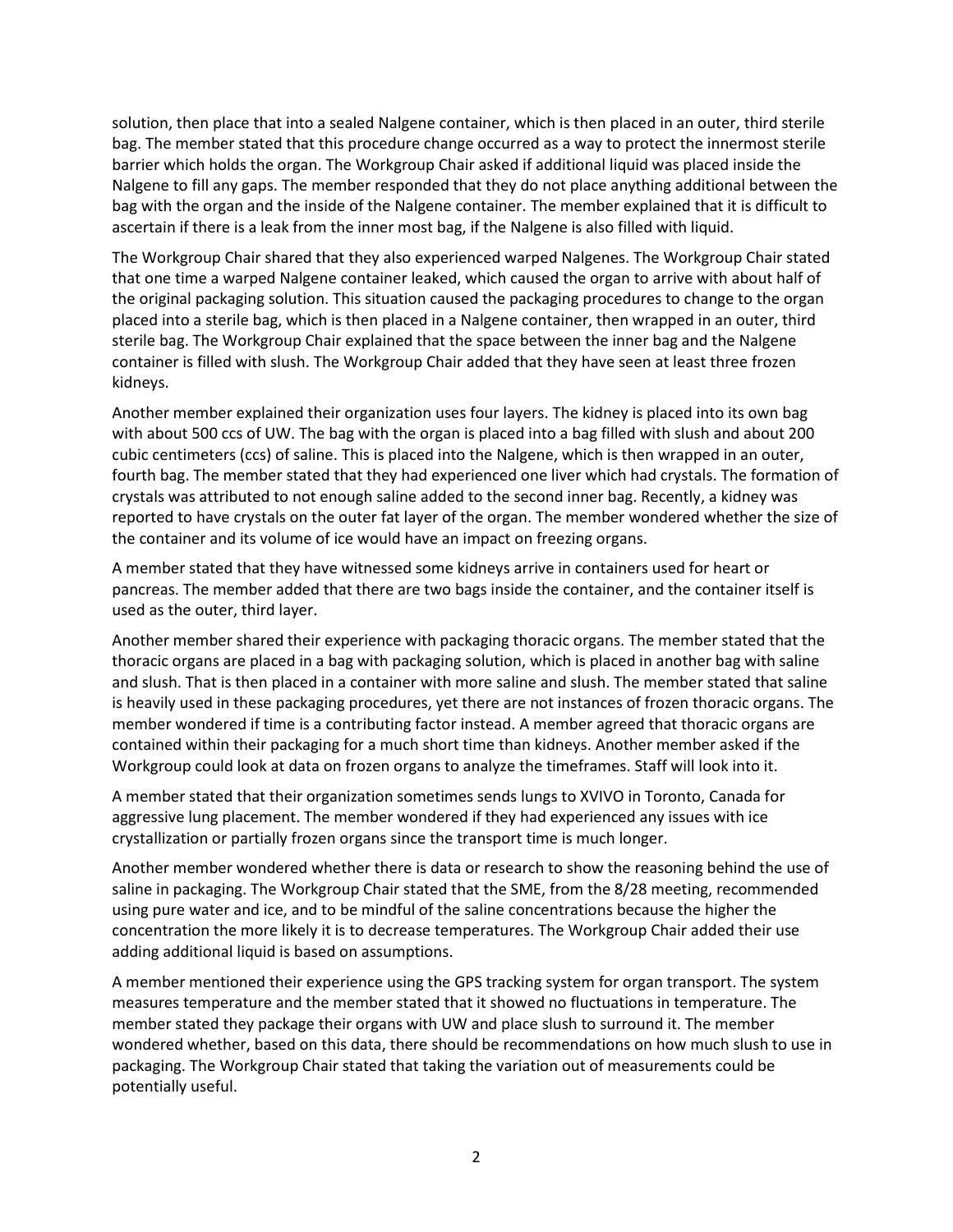Another member stated that there are OPOs across the nation that have their individual packaging procedures which have not led to any frozen organs. The member emphasized it is hard to know what variable is causing frozen organs when there are so few instances and so many packaging variations. The member warned that standardizing packaging procedures will likely result in push back from the OPO community.

A member asked if National Kidney Registry (NKR) has provided any data whether they have experienced frozen organs in their exchanges. The Workgroup Chair stated that this has not been solicited but they can be contacted.

The Workgroup Chair asked whether any of the reported frozen organs have been from a living donor. Staff responded that the reported frozen kidneys were all deceased donor organs. Staff added that the data that is available is not required so it does rely on the willingness of organizations to self-report. Another member asked whether there was commonality in transportation mode in the reported frozen organs. Staff responded that there was no commonality in transportation mode. A member asked whether there was commonality in weather, time of year, or region. Staff responded that there does not look to be any apparent trend.

Another member asked if there is a mechanism in which non-transplantable kidneys can be utilized to research certain types of organ packaging techniques. A member agreed this would be a great way to gather data.

A member stated that another variable is how much ice is placed into the donor during recovery. The member wondered whether some of the frozen kidneys are in the cavity longer, and thus surrounded by ice longer. This could contribute to the organ being colder when initially placed into the packaging than others.

The Workgroup Chair stated that since the data is limited due to underreporting, a potential policy solution could be to require mandatory reporting to better understand the situation. Members agreed with this idea.

There were no additional comments or questions. The meeting was adjourned

### Next steps:

This project will be presented to the Policy Oversight Committee on October 14, 2020.

# **Upcoming Meetings**

October 23, 2020 (teleconference)